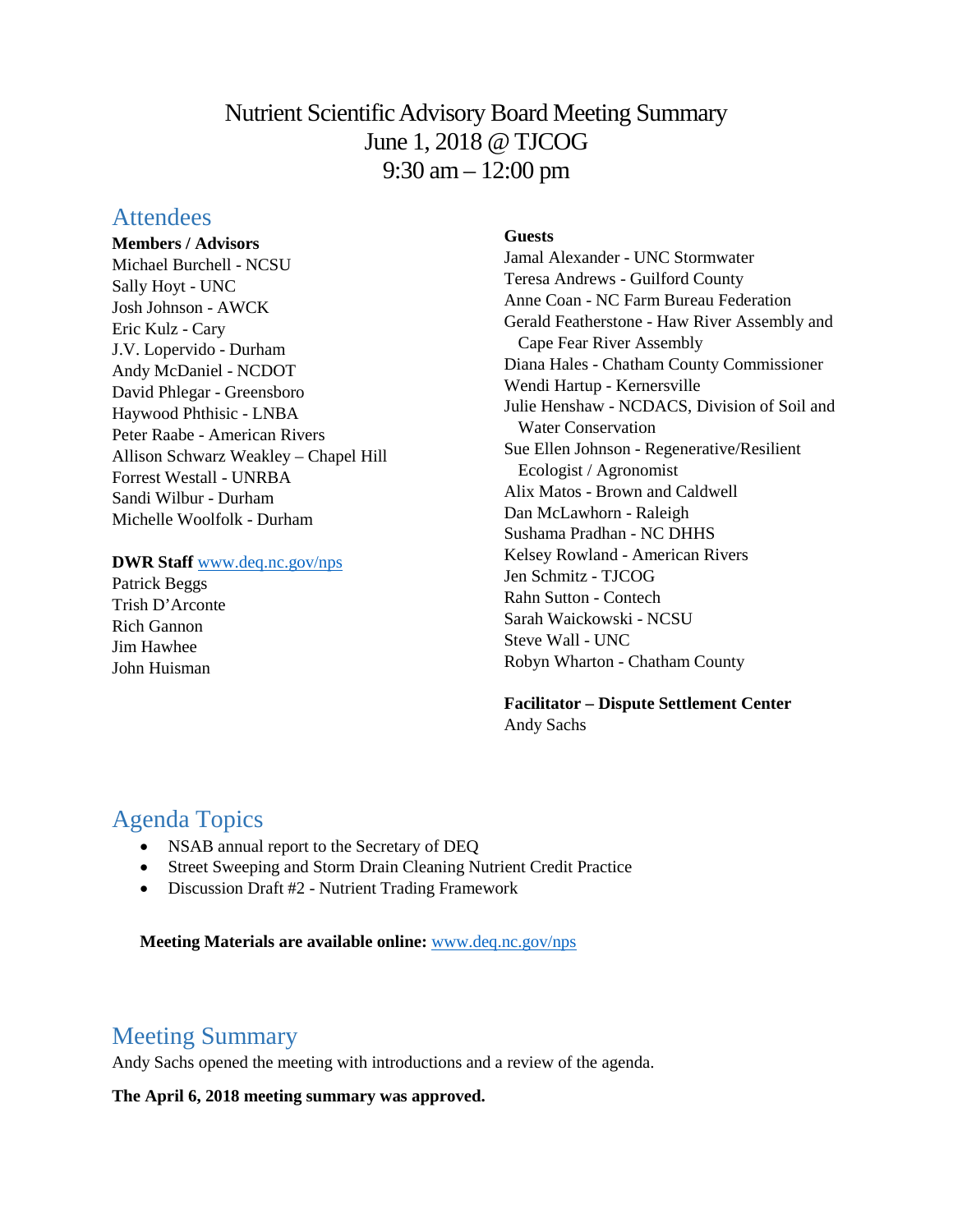### NSAB Annual Report to the Secretary

Patrick Beggs (DWR) presented the Annual Report to the Secretary. During its eighth year serving as a guide to the Division of Water Resources Nonpoint Source Planning Program in implementing existing development stormwater nutrient rule requirements pursuant to Session Law 2009-216, the Nutrient Scientific Advisory Board continued to meet and assist the division. This annual report recaps the year's activities and was assembled by division staff with guidance, review and approval by the board. The report is compiled from the work of the past year: June 1, 2017 - May 31, 2018.

The board met nine times over the past year in support of the following rule-related actions:

- 1. Reviewed nutrient reduction practice documents, providing input on the nutrient credit standards and design specifications for storm drain cleaning and buffers.
- 2. Provided feedback and endorsement of the Stormwater Nitrogen and Phosphorous Tool (SNAP) which is a stormwater runoff nutrient accounting tool.
- 3. Redevelopment of the NSAB charter and current membership.
- 4. Began discussions about establishing a nutrient credit trading framework.

The NSAB endorsed the Annual report. It was then approved by the Division and submitted to the Secretary of the Department of Environmental Quality.

### Street and Storm Drain Cleaning

Patrick Beggs (DWR) presented the Design Specification and Nutrient Accounting for Street and Storm Drain Cleaning. This nutrient accounting and crediting practice has since been updated in response to NSAB comments and submitted for informal public comment. Comments are due Aug 2. The practice and instructions for commenting can be found in the whats up section of the DWR website: [www.deq.nc.gov/nps](file://wv1dnfp01.eads.ncads.net/wqShared/Planning/Nonpoint%20Source/Falls-Jordan/Existing%20D/NSAB/Meetings/2018.06.01/www.deq.nc.gov/nps)

The practice involves determining the weight of material collected form cleaning storm drains and sweeping streets that have curb and gutter. The weight of material is then given a nutrient credit where each pound of collected material is equivalent to 0.023 lb Total Nitrogen and 0.002 lb Total Phosphorous.

The process can be used with all storm drains and will all street sweepers. Sweeping can only be measured from curb and gutter roadways. The credit cannot be used for annual autumn-based leaf pickup and only improvement since the baseline period can be credited.

The NSAB discussion and comments are summarized and listed below.

- Annual, autumn-based leaf pick up is not included in this practice.
	- Isn't that material collected and then redistributed and therefore leaches back into the environment anyway? That seems like a reason not to include it.
	- Leaves brought to the street from homeowners would otherwise decompose in place?
	- Communities do leaf collection in different ways, for example, Durham includes homeowners in the IDDE program and does not allow leaves and grass clippings to be put in the street.
	- This needs to be evaluated further before it is mixed in with this practice.
	- It was most likely a part of baseline actions.
	- It seems to be punitive against annual leaf pickup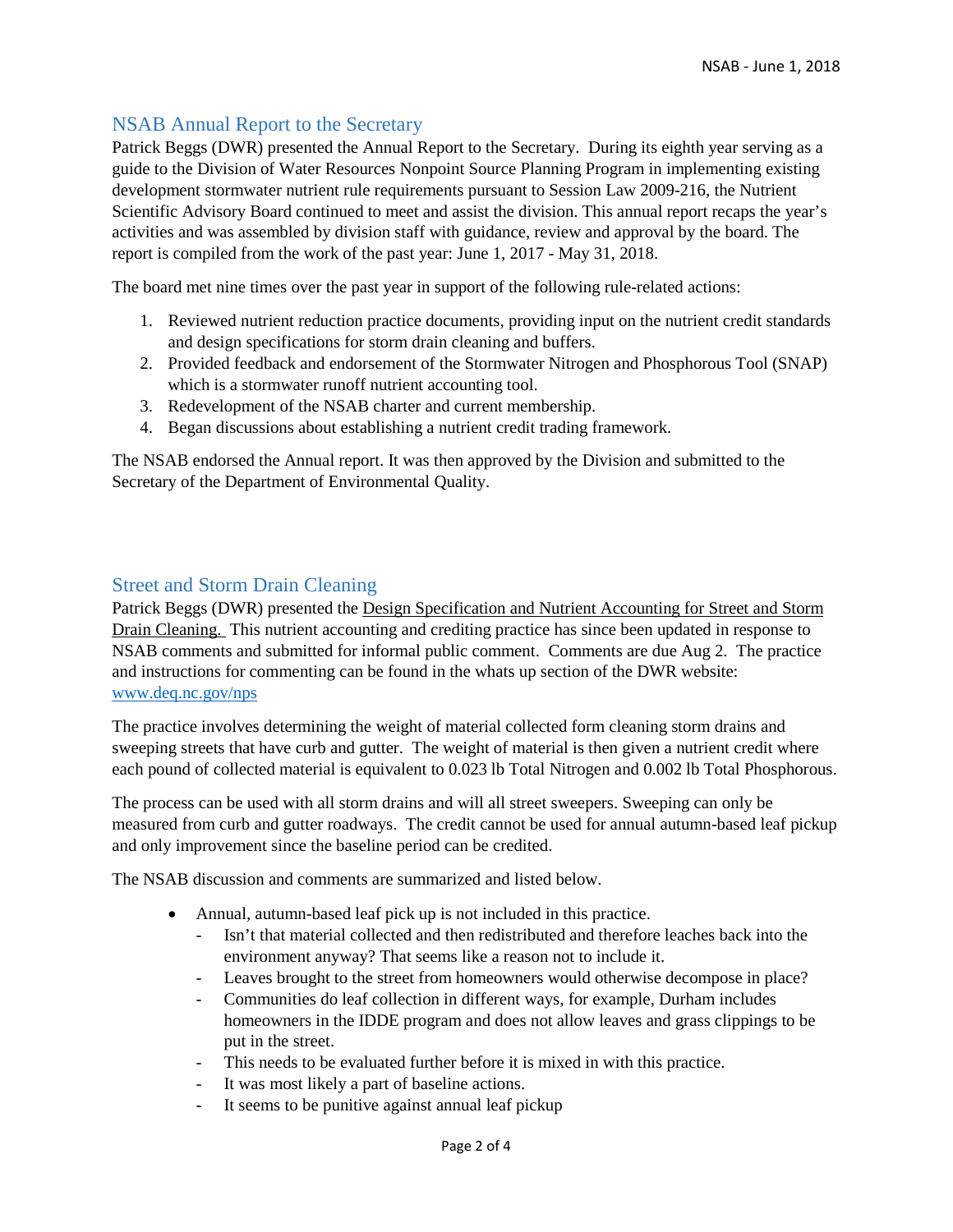- Clarify "weight of material", for example: Wet, dry weight, natural weight, weight of a full truck, weight of a half truck. All of these issues need to be clarified. Bulk density could be used but you would need to know volume of truck. The result needs to be total annual weight of material collected, regardless of how it is determined.
- The inclusion of trash was questioned. NCSU researchers stated trach was never more than 10% and to be very conservative a factor of 0.9 could be used on the final nutrient credit. No one continued this conversation, so the credit was left as is.
- Advanced street sweepers do pick up more material than other sweepers, but that increases weight and therefore adds to the credit received.

### Nutrient Trading Framework

Jim Hawhee (DWR) presented additional nutrient trading framework concepts building upon the first discussion draft. This draft is still being debated. Jim

Jim wants to emphasize that this is not final or agreed-upon; it is still up for discussion. The following comments will be used to develop a draft document.

- Modify the section regarding uncertainty practices in North Carolina.
- Modify the section regarding trade and site-specific uncertainty.
- Concerns about existing development credit rule vs. nutrient offset credit.
- Question on how Clean Water Act Dan covers stormwater for all MS4 permit holders.
- If a TMDL includes a nutrient reduction, entity must comply; this is non-negotiable.
- DEMLR is not at the table but likely very interested in how trading may impact this.
- Whether there are numeric limits in a permit, TMDL strategies includes reducing nutrients to the maximum extent possible.
- Need to clarify what the MS4 program, TMDL program, and the trading framework will cover.
- Trading Ratios: we may not need additional factors if we are being responsible with credit allocations
- Current discussion document states DWR won't review and give credit for projects, but most local governments have annual reporting requirements that are tracking and reporting projects to DWR, so why aren't they getting nutrient offset credits?
	- There is not a good opportunity for quality control
	- The auditing process can account for errors
	- Auditing isn't a high enough level of certification for which to give credit.
	- There is not enough oversight in auditing to have confidence.
	- There are many projects. (hundreds/thousands)
	- Local governments submit these for compliance, inspections are expected, therefore the data is usually correct.
	- It is similar to the new development process that is in place now, so lack of staff to review shouldn't matter.
	- DWR doesn't have on-site oversight.
	- Tthere are plenty of safeguards independent of DWR oversight that would allow this framework to work; it's no different than any other submission that needs to be 'trusted' by DWR. This wording makes it seem like there is no partnership.